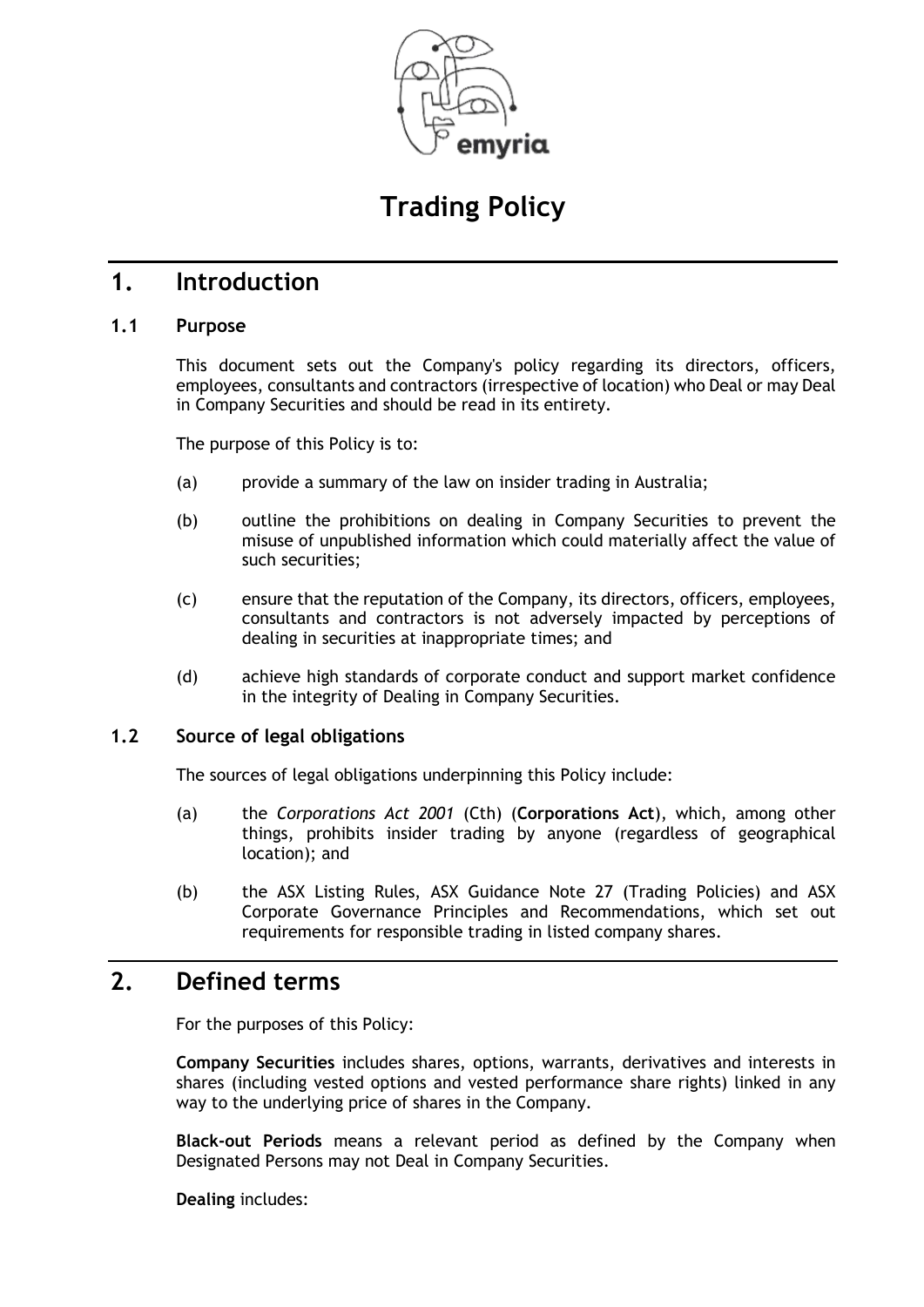- (a) applying for, acquiring or disposing of securities;
- (b) entering into an agreement to apply for, acquire or dispose of, securities; and
- (c) granting, accepting, acquiring, disposing, exercising or discharging an option or other right or obligation to acquire or dispose of securities.

**Derivatives** include:

- (a) derivatives within the meaning given in section 761D of the Corporations Act (such as options, forward contracts, swaps, futures, warrants, caps and collars); and
- (b) any other transaction in financial products which operate to limit (in any way) the economic risk associated with holding the relevant securities.

<span id="page-1-0"></span>**Designated Persons** means each of:

- (a) the Directors of the Company;
- <span id="page-1-1"></span>(b) any person who by their role or otherwise, becomes aware of Inside Information by having access to confidential material which may contain potentially price sensitive information including the Company board papers, periodic disclosure materials or any other relevant document; and
- (c) in relation to those persons identified in paragraphs [\(a\)](#page-1-0) and [\(b\)](#page-1-1) above, the following people are also deemed to be Designated Persons:
	- (i) their spouse or any of their children (including step children) under the age of 18 years;
	- (ii) a trust which they, any members of their family, or family controlled company are a trustee or beneficiary; and
	- (iii) a company which they or their family control.

**Inside Information** means information which is not generally available to the market and, if it were generally available to the market, would be likely to have a material effect on the price or value of securities. Annexure A provides further details about what constitutes Inside Information.

**Margin Loan** means any lending or similar arrangement allowing a person to borrow money to invest in securities using existing investments as security.

## **3. Insider trading prohibition – the law**

It is an offence under the Corporations Act to Deal using Inside Information, or communicate Inside Information to others who will, or are likely to, Deal on the Inside Information.

# **4. Dealing in Company securities**

#### **4.1 When a Designated Person MAY Deal**

A Designated Person may Deal in Company Securities unless restricted from doing so under clause [4.2](#page-2-0) (When a Designated Person May Not Deal).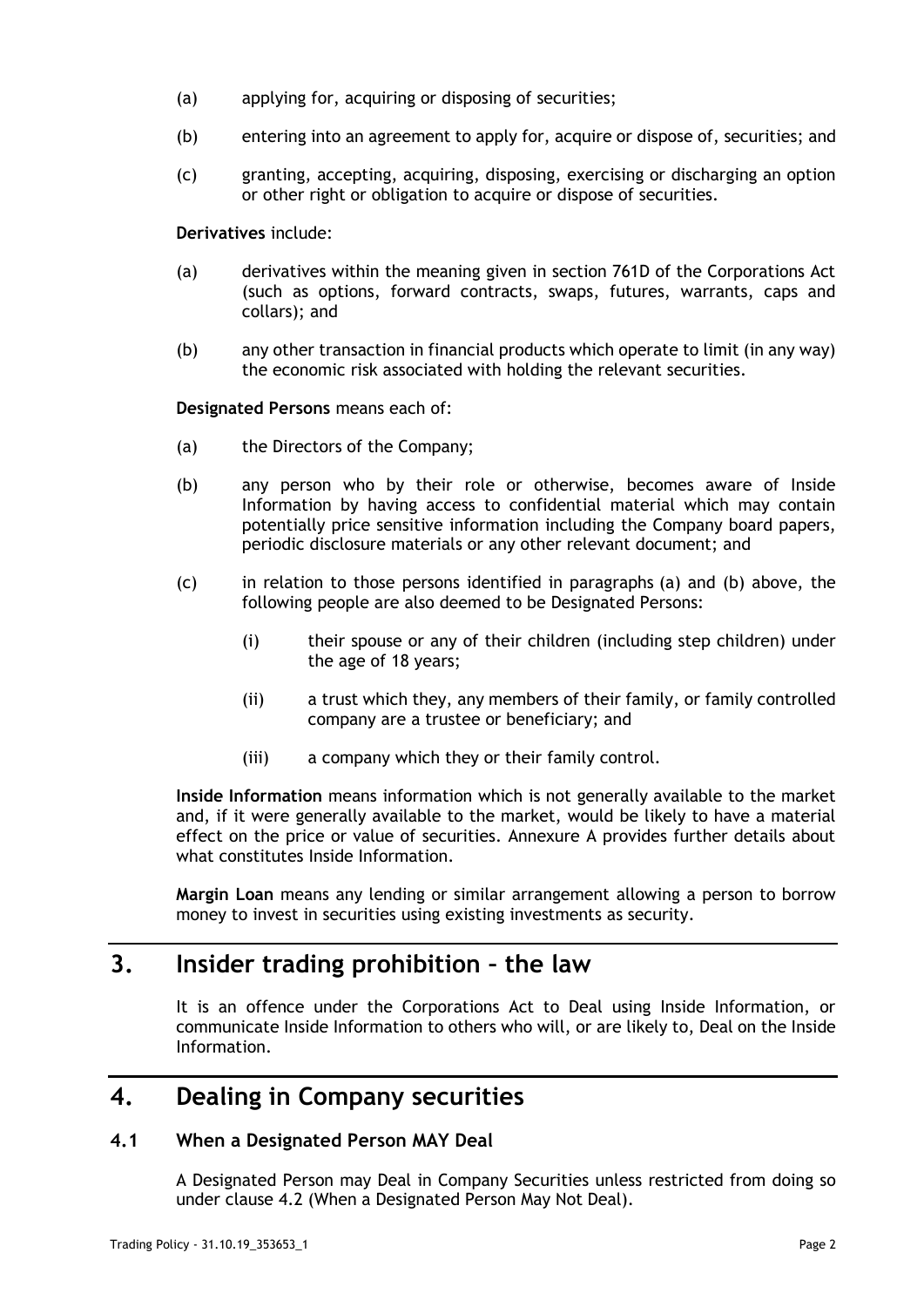### <span id="page-2-1"></span><span id="page-2-0"></span>**4.2 When a Designated Person MAY NOT Deal**

- (a) Subject to clause 5 (Exceptions), a Designated Person may not Deal in Company Securities during the following designated Black-out Periods:
	- (i) the period one week prior to, and 24 hours after the release of the Company's quarterly results;
	- (ii) the period two weeks prior to, and 24 hours after the release of the Company's half-year results;
	- (iii) the period two weeks prior to, and 24 hours after the release of the Company's full-year results; and
	- (iv) any other period determined by the Chair in consultation with the Company Secretary to be a Black-out Period from time to time.
- (b) In addition to the restrictions in clause  $4.2(a)$ , a Designated Person may not Deal in Company Securities at any time if he or she has:
	- (i) information that he or she knows, or ought reasonably to know, is Inside Information; or
	- (ii) not complied with clause 6 (Notice of Dealing in Company Securities).

### **4.3 When employees, consultants or contractors (other than a Designated Person) MAY Deal**

An employee, consultant or contractor (who is not a Designated Person) may, at any time, Deal in Company Securities if he or she does not have information that he or she knows, or ought reasonably to know, is Inside Information.

### **4.4 When employees, consultants or contractors (other than a Designated Person) MAY NOT Deal**

An employee, consultant or contractor (who is not a Designated Person) who has information that he or she knows, or ought reasonably to know, is Inside Information may not:

- (a) Deal in Company Securities;
- (b) advise, procure or encourage another person to deal in Company Securities; or
- (c) pass on information to any person if they know, or ought reasonably to know, that the person may use the information to Deal in (or procure another person to Deal in) Company Securities.

# **5. Exceptions**

### **5.1 Permitted dealings**

Subject to not being in the possession of Inside Information, a Designated Person may at any time:

(a) transfer Company Securities already held into a superannuation fund or other saving scheme in which the Designated Person is a beneficiary;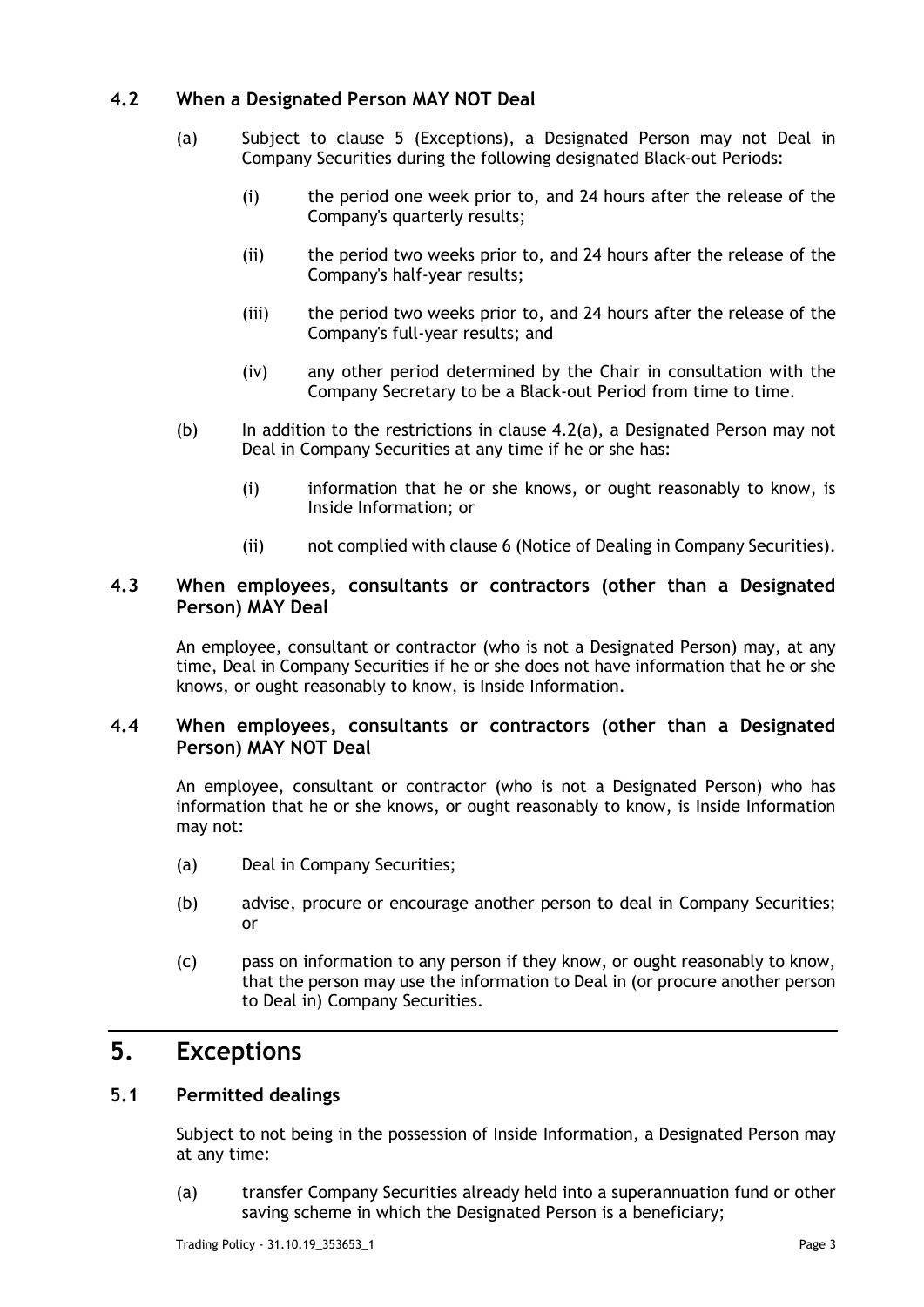- (b) invest in, or trade in units of, a fund or other scheme (other than a scheme only investing in Company Securities) where the assets of the fund or scheme are invested at the discretion of a third party;
- (c) undertake to accept, or accept, a takeover offer;
- (d) participate in an offer or invitation made to all or most security holders, including a rights issue, equal access buy-back, security purchase plan or dividend or distribution reinvestment plan, where the timing and structure of the offer or invitation has been approved by the Board. This includes decisions relating to whether or not to take up the entitlements and sale of entitlements required to provide for the take up of the balance of entitlements under a renounceable pro rata issue;
- (e) exercise (but not Deal with the securities following exercise) an option or right under an employee incentive scheme where the final date for the exercise of the option or right falls during a Black-out Period or the Company has had a number of consecutive Black-out Periods and the Designated Person could not reasonably have been expected to exercise it at a time when free to do so;
- (f) acquire (but not Deal with the securities following acquisition) Company shares by conversion of financial instruments giving rights to conversion to shares (eg. options or convertible securities) where the final date for the conversion of the security falls during a Black-out Period or the Company has had a number of consecutive Black-out Periods and the Designated Person could not reasonably have been expected to exercise it at a time when free to do so;
- (g) acquire Company securities under a bonus issue made to all holders of securities of the same class;
- (h) acquire Company securities under a dividend reinvestment, or top-up plan that is available to all holders of securities of the same class;
- (i) acquire, or agree to acquire or exercise options under a Company employee share plan;
- (j) withdraw ordinary shares in the Company held on behalf of the Designated Person in an employee share plan where the withdrawal is permitted by the rules of that plan;
- (k) acquire ordinary shares in the Company as a result of the exercise of options held under an employee share scheme; or
- (l) where the Designated Person is a trustee, trade in the securities of the Company by that trust, provided the Designated Person is not a beneficiary of the trust and any decision to trade during a Black-out Period is taken by the other trustees or by the investment managers independently of the Designated Person.

### **5.2 Approval to dispose or transfer Company Securities in exceptional circumstances**

(a) In exceptional circumstances a Designated Person may seek written approval from the Chair (**Approval Officer**) to dispose of or transfer (but not acquire or otherwise Deal with) Company Securities during a Black-out Period (**Disposal Consent**).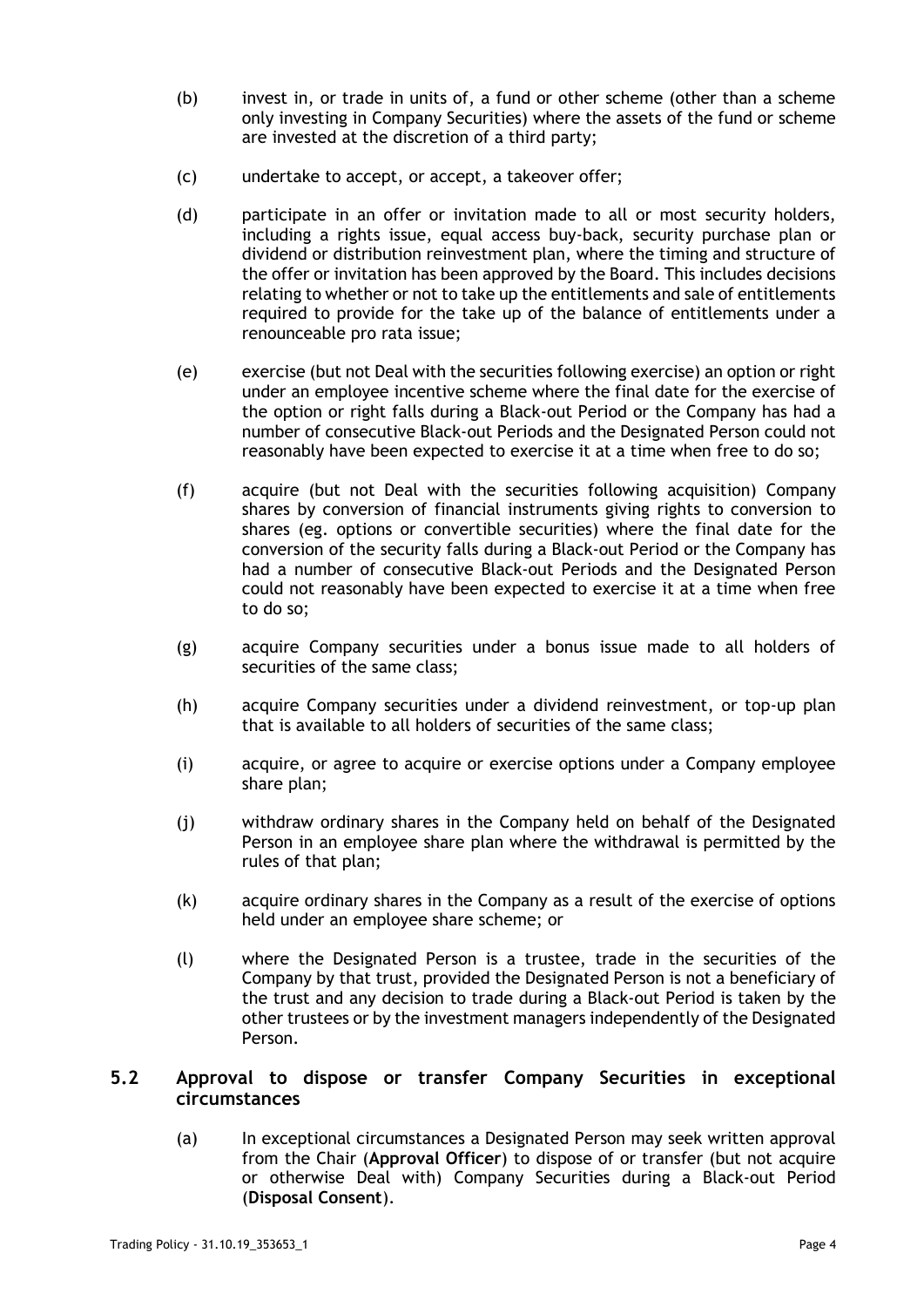- <span id="page-4-0"></span>(b) The Approval Officer will act with caution in determining whether there are exceptional circumstances, which may include, but will not be limited to, where:
	- (i) the Designated Person is in severe financial hardship and a pressing financial commitment cannot be satisfied otherwise than by disposing of Company Securities; or
	- (ii) the Designated Person is required by a court order, or there are court enforceability undertakings, to transfer or dispose of Company Securities or there is some other overriding legal regulatory requirement for them to do so.
- <span id="page-4-1"></span>(c) A Designated Person seeking Disposal Consent based on paragraph [5.2\(b\)\(i\)](#page-4-0) must provide the Approval Officer with:
	- (i) a written application stating all of the facts; and
	- (ii) copies of relevant supporting documentation, including contact details of the Designated Person's accountant, bank and other such independent institutions (where applicable).
- (d) A Designated Person seeking Disposal Consent based on paragraph [5.2\(b\)\(ii\)](#page-4-1) must provide the Approval Officer with a written application accompanied by relevant court and/or supporting legal documentation (where applicable).
- (e) The Approval Officer may grant Disposal Consent to a Designated Person:
	- (i) only if that Designated Person is not in possession of Inside Information; and
	- (ii) on such terms and conditions (including the duration of the right to dispose or transfer) as considered reasonable in the circumstances by the Approval Officer.
- (f) The Approval Officer will notify the Board of any Disposal Consent granted to a Designated Person.
- (g) A Disposal Consent, if granted, will be issued in writing to the Designated Person and will contain a specified time period during which the disposal or transfer can be made.

# **6. Approval and notification requirements**

### <span id="page-4-2"></span>**6.1 Approval requirements**

- (a) Any Designated Person (other than the Chair) wishing to Deal in Company Securities must obtain the prior written approval of the Chair or the Board before doing so.
- (b) If the Chair wishes to Deal in Company Securities, the Chair must obtain the prior approval of the Board before doing so.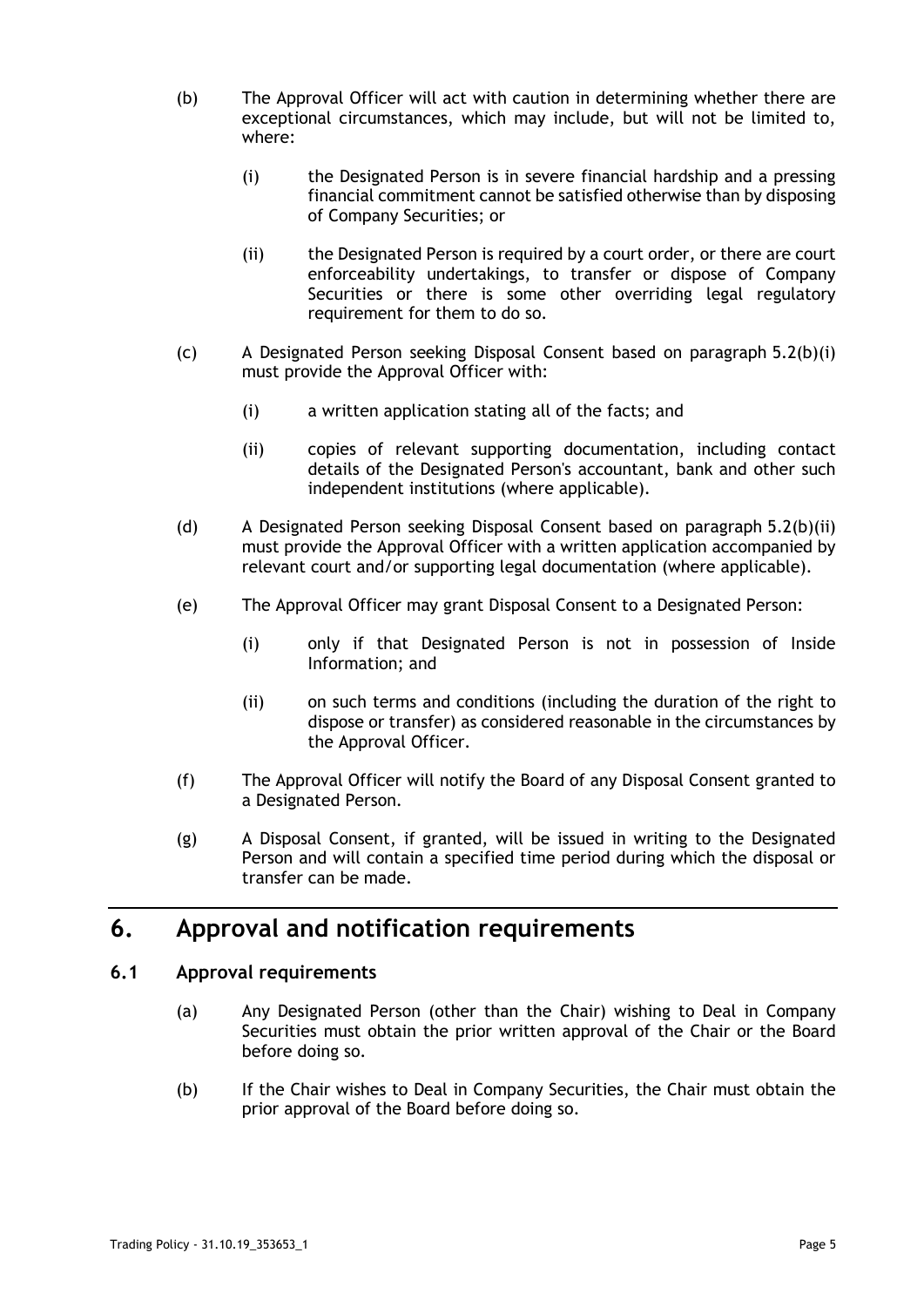### <span id="page-5-0"></span>**6.2 Approvals to Deal**

- (a) All requests to Deal in Company Securities as referred to in paragraph [6.1](#page-4-2) must include the intended volume of securities to be Dealt in and an estimated time frame for the Dealing.
- (b) Requests to Deal in Company Securities will be considered within 5 business days.
- (c) Copies of written approvals must be forwarded to the Company Secretary prior to the approved Dealing.

#### <span id="page-5-1"></span>**6.3 Notification**

- (a) Subsequent to approval obtained in accordance with paragraph [6.2,](#page-5-0) any Designated Person who Deals in Company Securities must notify the Company Secretary in writing of the details of the transaction within 3 business days of the Dealing occurring.
- (b) The notification obligation in paragraph [6.3\(a\)](#page-5-1) operates at all times but does not apply to acquisitions of shares or options by employees made under employee share or option schemes, nor does it apply to the acquisition of shares as a result of the exercise of options under an employee share scheme.

# **7. Other restrictions**

### **7.1 Derivatives**

- (a) The Company prohibits the use of Derivatives in relation to unvested equity instruments, including performance share rights, and vested Company Securities that are subject to disposal restrictions (such as a "Holding Lock").
- (b) Derivatives may be used in relation to vested positions which are not subject to disposal restrictions subject to compliance with the law and the other provisions of this Policy.

#### **7.2 Prohibition on Margin Loan Arrangements**

Designated Persons may not:

- (a) enter into a Margin Loan or similar funding arrangement to acquire any Company Securities; or
- (b) use Company Securities as security for a Margin Loan or similar funding arrangement.]

#### **7.3 Securities of other companies**

The prohibitions in the Corporations Act against insider trading applies equally to where Inside Information is being held by a person about another listed company or entity. This may occur, for example, where in the course of negotiating a transaction with the Company, another listed entity provides confidential information about itself or another listed entity. Accordingly, if a person possesses Inside Information in relation to the securities of another listed entity, they must not Deal in those securities.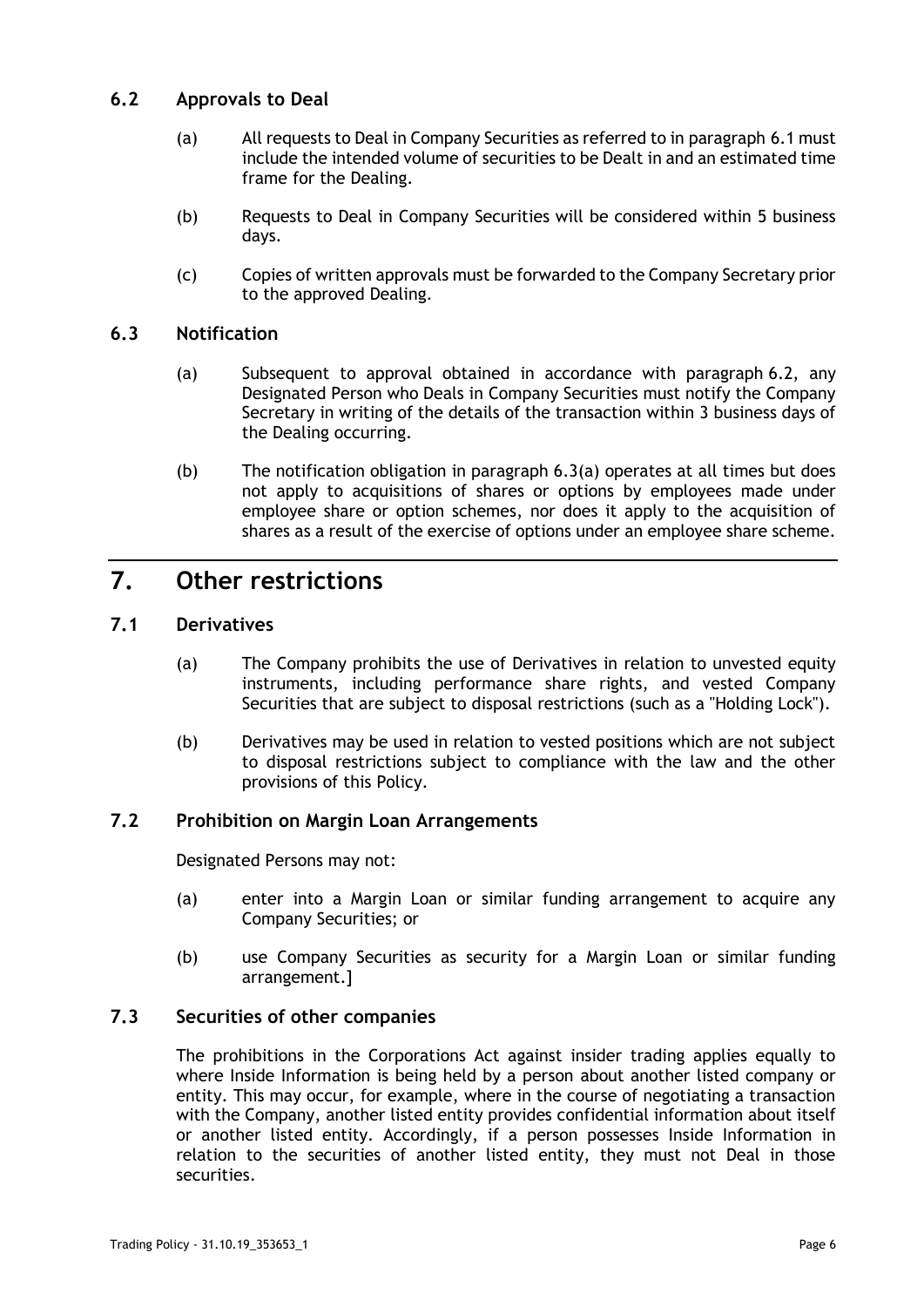### **8. Penalties**

- (a) Insider trading is a criminal offence. A person who commits a breach of the insider trading provisions could be subject to both civil and criminal penalties for the individual and for the Company.
- (b) In addition, the insider trader, and any other persons involved in the contravention, may also be liable to compensate third parties for any resulting loss.

# **9. Policy compliance**

- (a) During the year the Company may require confirmation from Designated Persons that they have complied with this Policy. The Company may also require confirmation (or declarations) of holdings in securities. All such requested information must be supplied within 5 business days of the request being made.
- (b) A breach of this Policy will be regarded very seriously and may lead to disciplinary action being taken (including termination of employment). If the Company becomes aware of any breach of this Policy, then the Company may report such breach to the Australian Securities and Investments Commission.

# **10. Publication**

This Policy will be made available from the Company website www.emyria.com

### **11. Who to contact**

If an individual is in any doubt regarding their proposed dealing in securities, they should contact the Company Secretary.